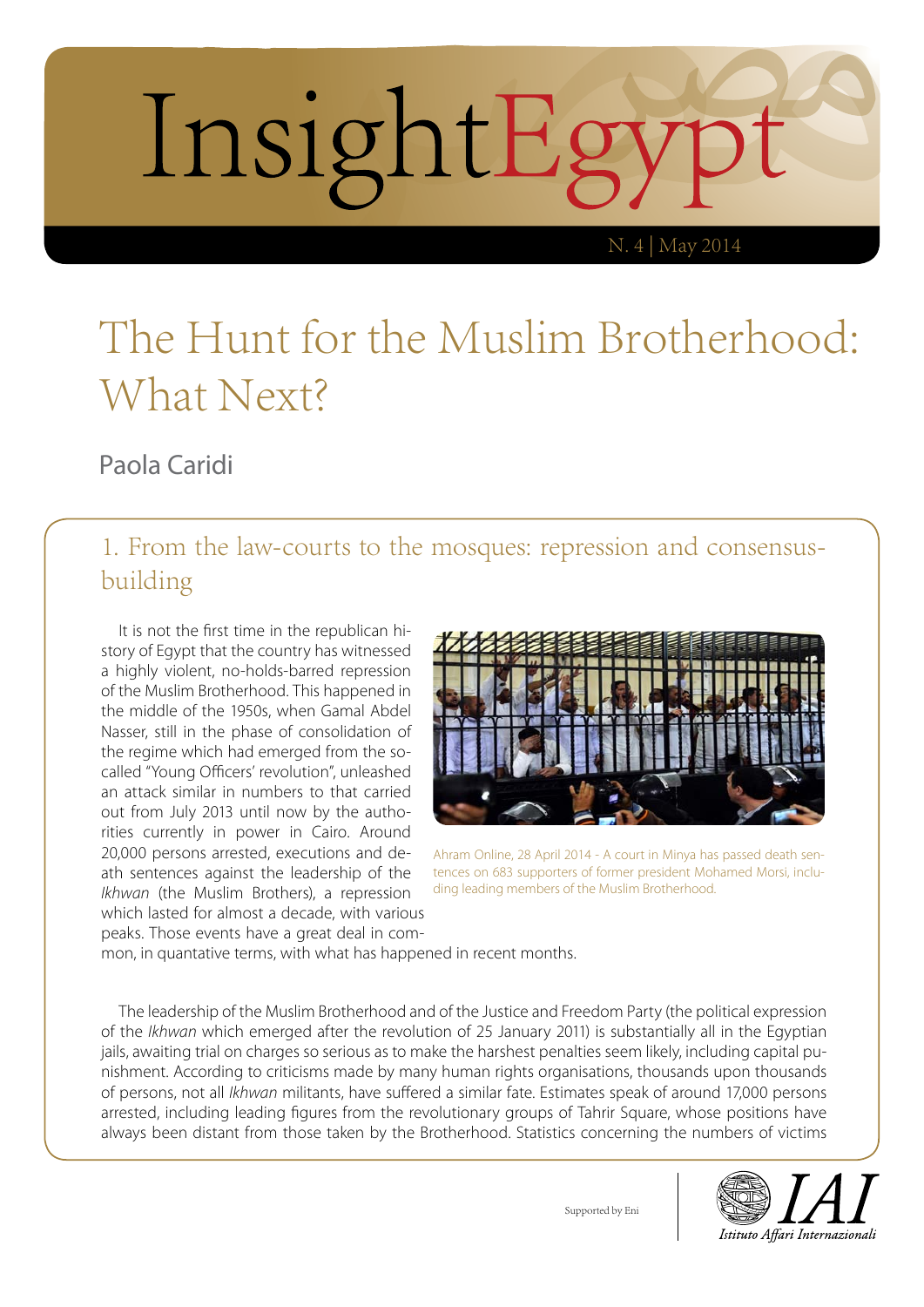differ, starting from the bloody repression of the demonstrations by the Muslim Brothers at Rabaa El Adawiya in Cairo in mid-August 2013: the lowest estimates place the figure at more than 600 deaths, while some reports speak of more than 2,000. A few less than 300, on the other hand, is the number of persons killed in the terrorist attacks which have shaken the country since last summer: the victims, the overwhelming majority of whom belong to the police and security forces, have been killed by jihadist movements in attacks motivated partly by revenge.

The Muslim Brothers have always declared themselves not to be responsible for the attacks by means of statements broadcast on their communication channels and pronounced by representatives of the *Ikhwan* in Egypt and abroad. The *ad interim* government has, however, considered the distance taken by the representatives of the *Ikhwan* to be worth little more than the paper it was written on: the decision to consider the Muslim Brotherhood a terrorist organisation was in fact taken on 25 December 2013, on the day following the bloody attack on a police building at Mansour which cost the lives of at least 16 people and for which the Brothers had consistently denied responsibility.

Is everything predictable, then? Is it predictable that a regime which is in a process of rapid consolidation (including from the point of view of popular consensus), and in which the elements which made up the regime which preceded the 25 January 2011 are still very strong, should repress the Muslim Brothers? Is the on-going repression, therefore, a response in line with the behaviour of Egypt has shown from Nasser onwards? Only partly. It is true that, in recent months, the clash between the regime and the Muslim Brothers has not witnessed any of the moves towards accommodation which marked the era of the presidency of Hosni Mubarak. There might be one exception to this: the attempt by the regime - almost completely successful - to bring within its sphere of influence the Salafist tendencies within political Islam, thus confirming once more the interpretation by which the Salafists, from the moment of their emergence onto the socio-religious scene, are the main competitor of the Muslim Brotherhood, supported by Saudi financing and used since the time of Mubarak to rob the Ikhwan of its consensus in the vast suburbs of Cairo.

The clash with the Muslim Brothers is, therefore, total. It is not only an issue of the numbers and the persistence of the repression, which gives no room for any hypothesis of reconciliation, or of partial resettlement. What is total, differently from what occurred from the middle of the 1950s onwards, is the participation of sectors of the Egyptian state that at that time were considered *super partes*. We agree with the recent analysis of Nathan Brown and Michele Dunne, that

*[u]nder Nasser - as well as Sadat and Mubarak - repression was the job of security agencies and special courts. The judiciary sometimes acted as a brake on the government's most authoritarian impulses. Now, all the instruments of the Egyptian state seem fully on board.1*

<sup>1</sup> Nathan J. Brown, Michele Dunne, "Egypt's Judges join in", in *Foreign Affairs*, 1 April 2014, [http://www.foreignaffairs.com/articles/141088/](http://www.foreignaffairs.com/articles/141088/nathan-j-brown-and-michele-dunne/egypts-judges-join-in) [nathan-j-brown-and-michele-dunne/egypts-judges-join-in](http://www.foreignaffairs.com/articles/141088/nathan-j-brown-and-michele-dunne/egypts-judges-join-in)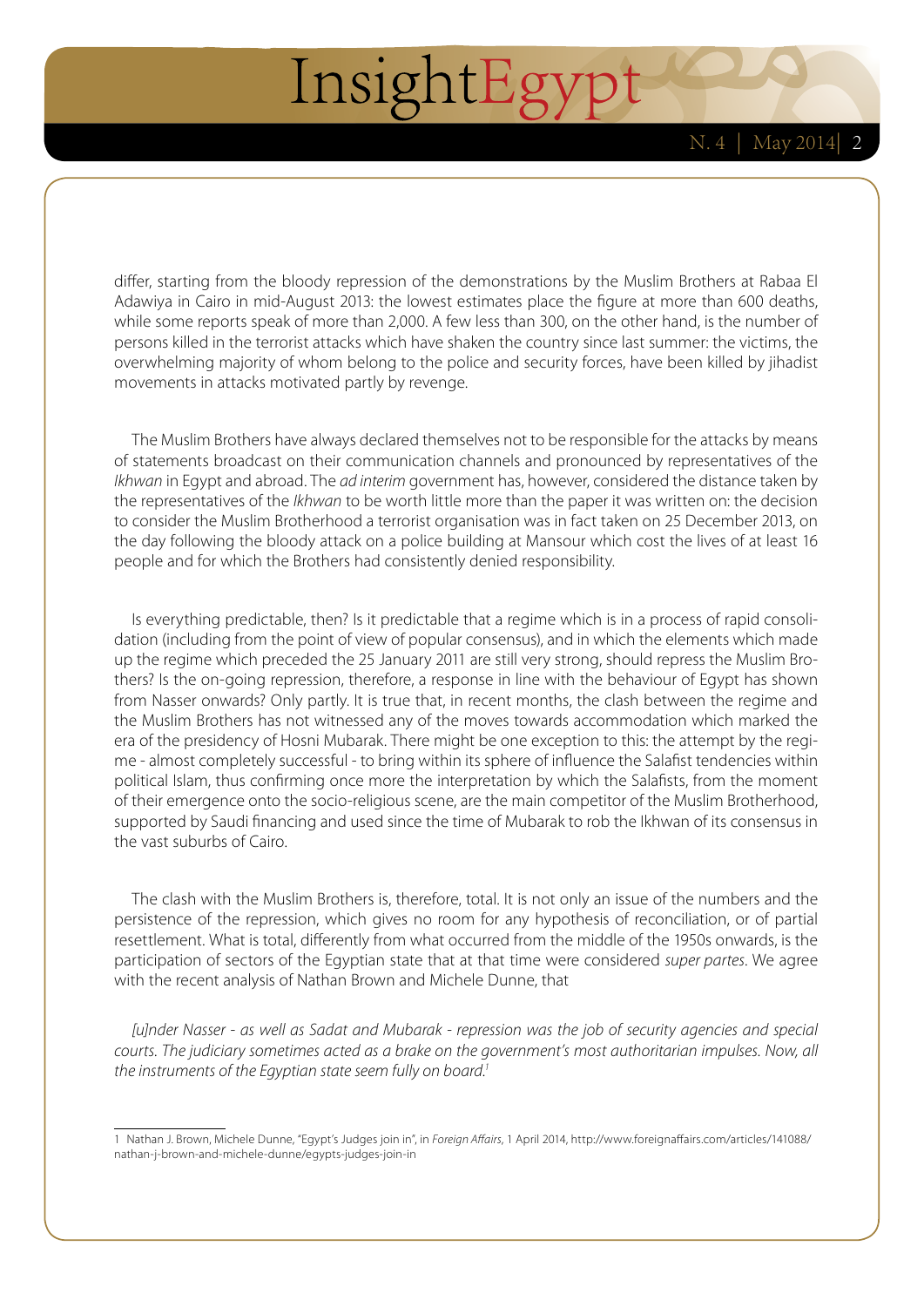An example for all is the extraordinary condemning to death on 24 March this year of 529 defendants, considered to belong to the Brotherhood, in a trial relating to the clashes at Minya in August 2013 which themselves followed the repression of Rabaa El Adawiya. In these clashes a police officer was killed and, according to the charges, an attempt was made on the lives of a further two officers. This is the confirmation that it was not necessary, as it had been in the time of Nasser, to use special courts or to have recourse to military tribunals to try civilians, as the Supreme Council of the Armed Forces had done in 2011. In recent months it has been "[t]he regular judiciary [that] has led most of the recent crackdown on the Brotherhood",<sup>2</sup> at Minya as at the other on-going trials which have seen charges brought against not only the deposed president Muhammad Morsi and his entourage, but also the entire leadership of the Muslim Brothers. Indeed, only a few weeks had passed since the first judgment at Minya before a second and even harsher death sentence was handed down on 28 April, again in the same city, against 683 members of the Brotherhood. This time the judges raised their sights, including in the same judgment the supreme leader Mohammed Badie, with the increasingly obvious risk of radicalising the Egyptian *Ikhwan*.

It would be a long, and possibly fruitless, task to look into the reasons behind the Minya judgments. The first judgment has been impugned not only by the world's most important human rights organisations, including Amnesty International, for the lack of all the requirements necessary to qualify it as a fair trial, but also by those governments which carry weight. This included the US administration, whose Secretary of State, John Kerry, stated that such a "quick mass trial... simply defies logic".3 The second judgment, that which included the supreme leader Mohammed Badie, also gave rise to the same embarrassed reactions, again from the US side.<sup>4</sup> One can ask whether the Egyptian judiciary was acting as an integral part of a regime trying to consolidate itself as quickly as possible, including by means of exemplary sentences designed to crush any dissent, or additionally, or above all, as a state institution defending itself from the attacks made by the Muslim Brotherhood on the judicial system when Morsi, during his presidency, changed the leadership by replacing the Egyptian Attorney-General himself. In order to have a complete reading of the situation, it is however necessary to set the on-going clash in the context of the history of the Egyptian judiciary: the replacement of the Attorney-General was the result of a history in which the judiciary was an integral part of the previous regime, with the wellknown exceptions of the "club of judges" who came out against presidential decisions during the last years of Mubarak's rule.<sup>5</sup> Furthermore, within the opposition, the Muslim Brotherhood was one of the movements hardest hit by the detentive sentences issued by the judges.

Whatever the correct reading might be, it is an undeniable fact that the regime, acting systemically, is participating with all its facets in the clash with the Muslim Brothers. This applies not only to the ju-

2 Ibid.

<sup>3</sup> US Dept. of State, *Mass Trials and Sentencing in Egypt*, 26 March 2014, http://www.state.gov/secretary/remarks/2014/03/223967.htm. For reactions to the news of the Minya mass judgment, cfr. Aaron T. Rose, "Condemnation for Minya sentencing continues to build", in *Daily News Egypt*, 29 March 2014, http://www.dailynewsegypt.com/?p=230143

<sup>4</sup> US Dept. of State, *Egyptian Court Sentencing Recommendations*, 28 April 2014,<http://www.state.gov/r/pa/prs/ps/2014/04/225273.htm>; Joel Gulhane, "Concern continues to mount for Minya death sentences", in *Daily News Egypt*, 30 April 2014, [http://www.dailynewsegypt.](http://www.dailynewsegypt.com/?p=232622) [com/?p=232622](http://www.dailynewsegypt.com/?p=232622)

<sup>5</sup> On this point, see Daniela Pioppi, "The Judiciary and 'Revolution' in Egypt", in *Insight Egypt,* No. 2 (August 2013), [http://www.iai.it/con](http://www.iai.it/content.asp?langid=2&contentid=971)[tent.asp?langid=2&contentid=971](http://www.iai.it/content.asp?langid=2&contentid=971)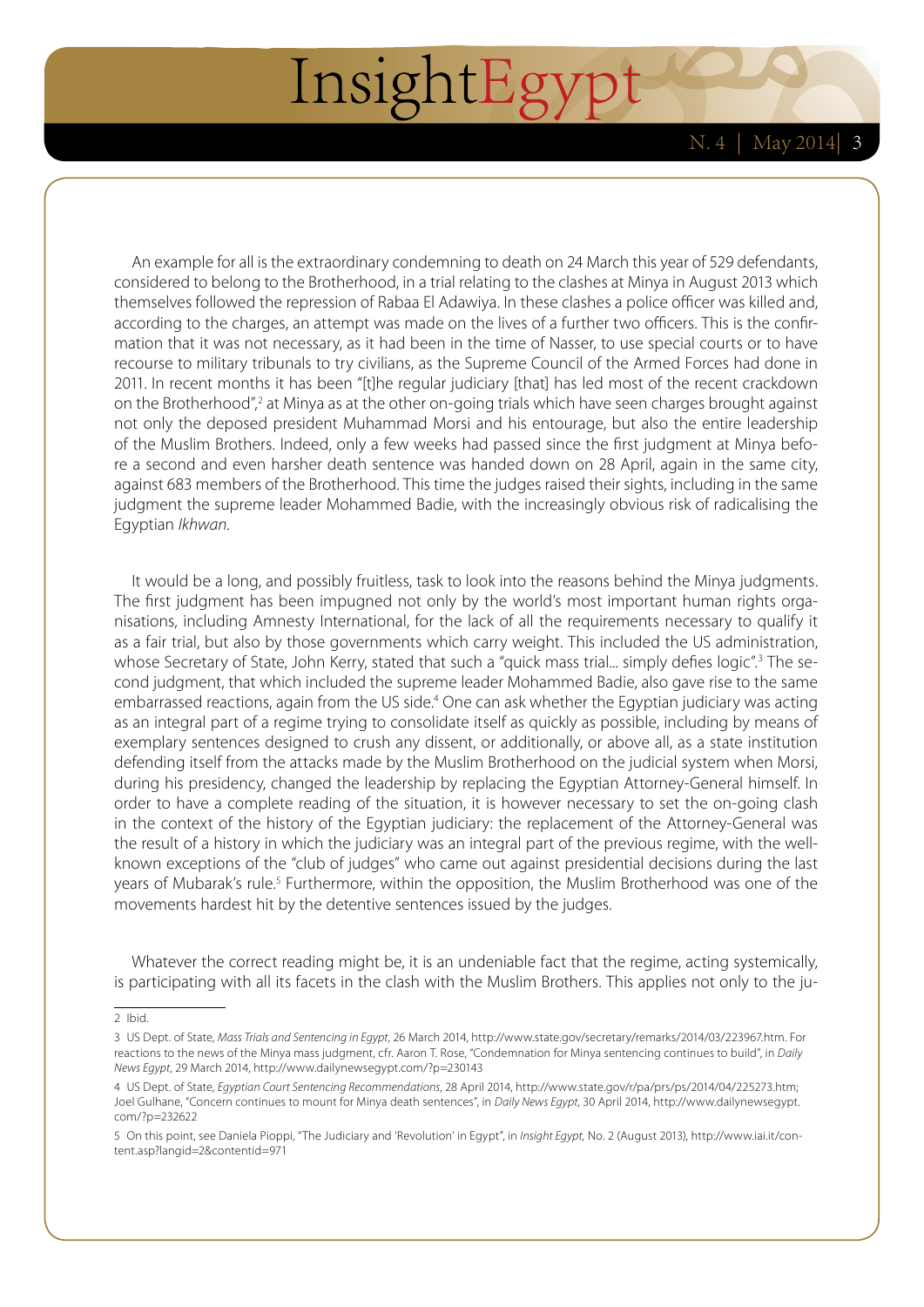diciary, to the state channels of communication, as well as some private channels, to the bureaucracy and to the educational and cultural institutions which depend directly on the public authorities. It also applies to the religious establishment, beginning with Al Azhar, which is once more supporting the civil apparatus and allowing itself to be used, through a policy of control over the mosques, as a vehicle for the setting forth of the faith, in such a way as to try, as in the past, to undermine the bases of consent of the *Ikhwan*.

A clear example of this policy of control is the decision taken by the Ministry for Religious Affairs to control the message being communicated in the mosques. It is an objective to be achieved by means of strong actions, which have been carried out by the Ministry in agreement with Al Azhar from last autumn onwards, such as forbidding imams who do not hold a diploma from Al Azhar from preaching in the mosques; closing smaller mosques in order to reduce the number of mosques (which stands at more than 100,000 according to the lower estimates); and stipulating, and thereby harmonising, themes for the sermon for the great Friday prayers. In addition to these tactics, an attempt has been made to limit the influence of personalities traditionally considered to provide significant support to the Brothers, including support in terms of public relations, such as Yussef al Qaradawi, the "sheik of Al-Jazeera", Egyptian but resident at Doha now for many years. An example of this attempt, and of the on-going clash between the Egyptian religious institutions linked to the state and certain scholars who are not aligned with the positions taken by the Government, is the very tough argument conducted through statements, *fatwa* and reciprocal accusations last autumn between Qaradawi and the former mufti of Egypt, Ali Gooma.<sup>6</sup>

The attack which has taken place in recent weeks on one of the classic centres of power and consensus of the Brotherhood, the system of the professions, forms part of the same strategy. In recent decades, some of the most important professions have been led by representatives of the Muslim Brotherhood: doctors, engineers, teachers, chemists, vets, a mass of professionals which illustrates not only the pervasiveness of the opposition to the Mubarak regime, but also, if not mainly, which the social sectors were which were represented by the *Ikhwan*, or at least by an Islamist tendency. During the most recent weeks, Egypt has witnessed a reshuffle of the leaderships of the professions, starting last December with the change in the balance of the powerful doctors' profession, for many years the feud of Abdel Moneim Abul Futouh, the leading representative of the Brothers until his expulsion after the Tahrir Square revolution and his candidacy at the presidential elections. On 5 April, the leadership of the engineers' profession also changed, a profession to which the deposed President Morsi himself belongs, as do a significant number of figures from the highest levels of the hierarchy of the *Ikhwan*. The attack on the Brotherhood is also evident from its decision to boycott the elections of the leaderships of the professions, as happened in the case of the engineers' and vets' professions.

Unifying the various elements that are participating in the no-holds-barred war against the Muslim Brothers is the common definition of the *Ikhwan* as no more and no less than a terrorist organisation,

<sup>6</sup> Ahmed Morsy, Nathan J Brown, "Egypt's al-Azhar Steps Forward", in *Carnegie Articles*, 7 November 2013, [http://carnegieendowment.](http://carnegieendowment.org/publications/?fa=53536) [org/publications/?fa=53536](http://carnegieendowment.org/publications/?fa=53536); Amr Osman, "Religion and Politics in Post-Coup Egypt", in *openDemocracy*, 28 November 2013, [http://www.](http://www.opendemocracy.net/node/77407) [opendemocracy.net/node/77407](http://www.opendemocracy.net/node/77407)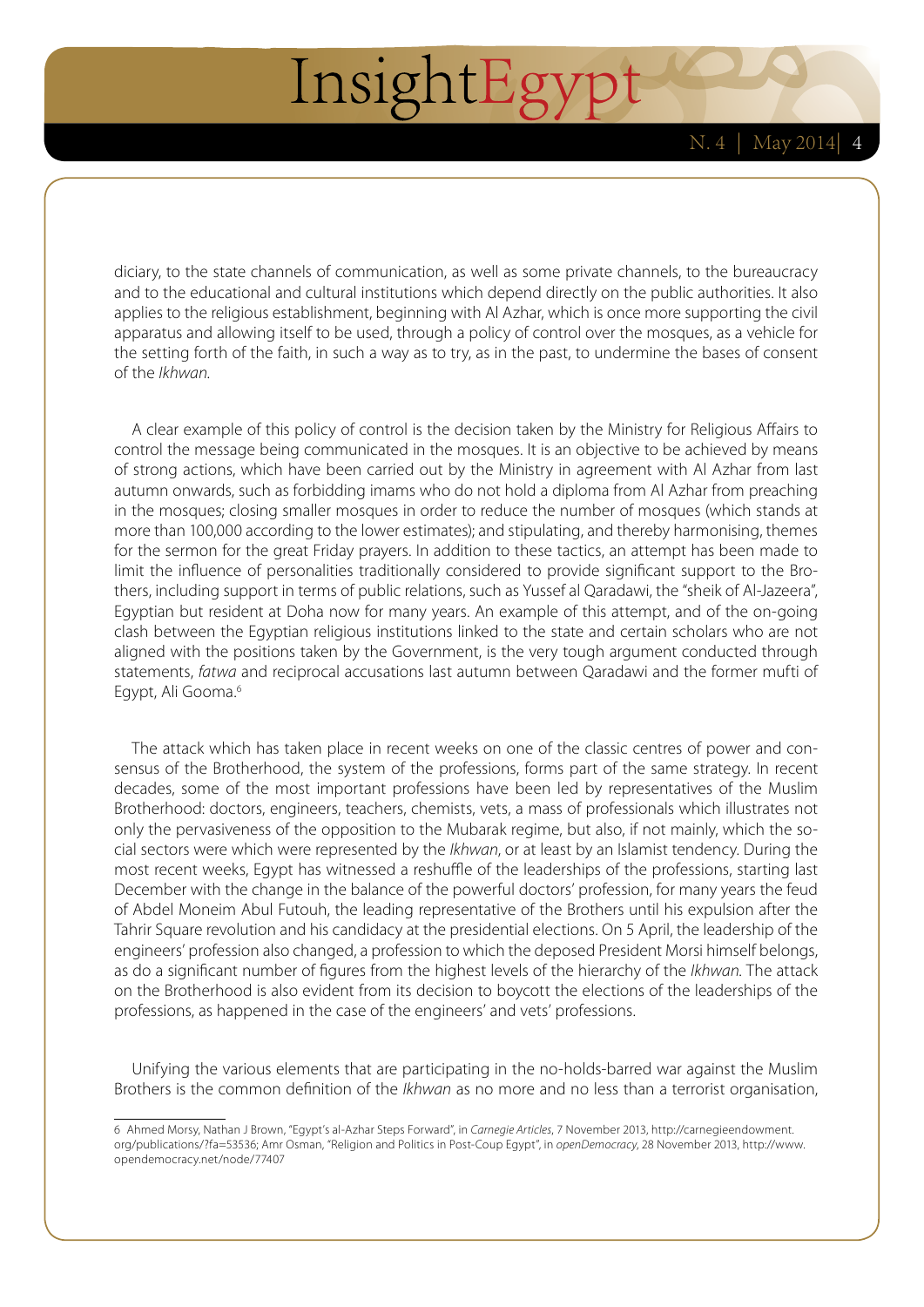considered to be mandating and carrying out the attacks against police officers that follow each other on an almost daily basis in various parts of Egypt. A terrorist organisation, meaning that all its members are defined as terrorists by the state media, such as those who are being tried for the bloody events which took place in front of the President's palace, or those which took place in front of the headquarters of the *Ikhwan* in the popular district of Moqattam in Cairo. The definition of terrorist also includes those who put themselves forward as candidates for the professions, or those who protest outside and inside the universities of Cairo and Alexandria.

Constructed in such a way that it can no longer be evaded, the hunt for the Moslem Brothers is also a general hunt against dissent, as is demonstrated by the arrests and severe sentences which abound in a world as clearly far from that of the Brotherhood as that of the Tahrir revolutionaries. Indeed, leading the hunt are two institutions which should have kept a sheen of neutrality, the military and the judiciary. The possible scenario, therefore, could not be less rosy. For, as Nathan Brown and Michele Dunne observe, this shift in the position of two fundamental elements of the institutional structure of the country

*not only damages the international reputations of the judiciary and the military but also colors how they appear domestically. Any future rebellion, therefore, might turn against all parts of the state, rather than just the president and those figures viewed as his henchmen, as was the case in the 2011 uprising against Mubarak.7*

#### 2. The construction of a regional anti-Muslim Brotherhood front

The pressure on the Muslim Brotherhood is not only internal. The repression being conducted by the security forces and, in parallel, by a part of the judiciary is instead part of a strategy of containment which goes beyond national borders. It is not a question of a hidden strategy which shuns publicity. It is instead a strategy *en plein air*, which believes that it gains strength from its very public dimension, defining the sides clearly. On one such side is the Egyptian Muslim Brotherhood and its socio-religious apparatus made up (if not legally, then in the awareness and perception of the connections with the *Ikhwan*) of non-governmental organisations, associations, imams and mosques. On the other side is the regime in power in Cairo, including pillars of the Egyptian state such as the security services, the apparatuses of the forces of law and order, the armed forces and the judiciary, supported in the regional setting by Saudi Arabia and a great number of the countries belonging to the Gulf Cooperation Council (GCC). The Saudi support, previously known but not made explicit through obvious public acts, has become increasingly clear in recent months, being condensed into three actions which qualify the policy of Riyadh towards the Egyptian Muslim Brotherhood as a true and proper clash. We are dealing, furthermore, with a clash which brings to an end an approach taken over previous decades towards organisations of the *Ikhwan* stamp which was, when all is said and done, ambiguous, above all in the Palestinian case, where an interested position had been taken towards the Palestinian Islamist movement Hamas. The three actions taken by the royal house of Ibn Saud are the signature of an agreement

<sup>7</sup> Nathan J. Brown, Michele Dunne, "Egypt's Judges join in", cit.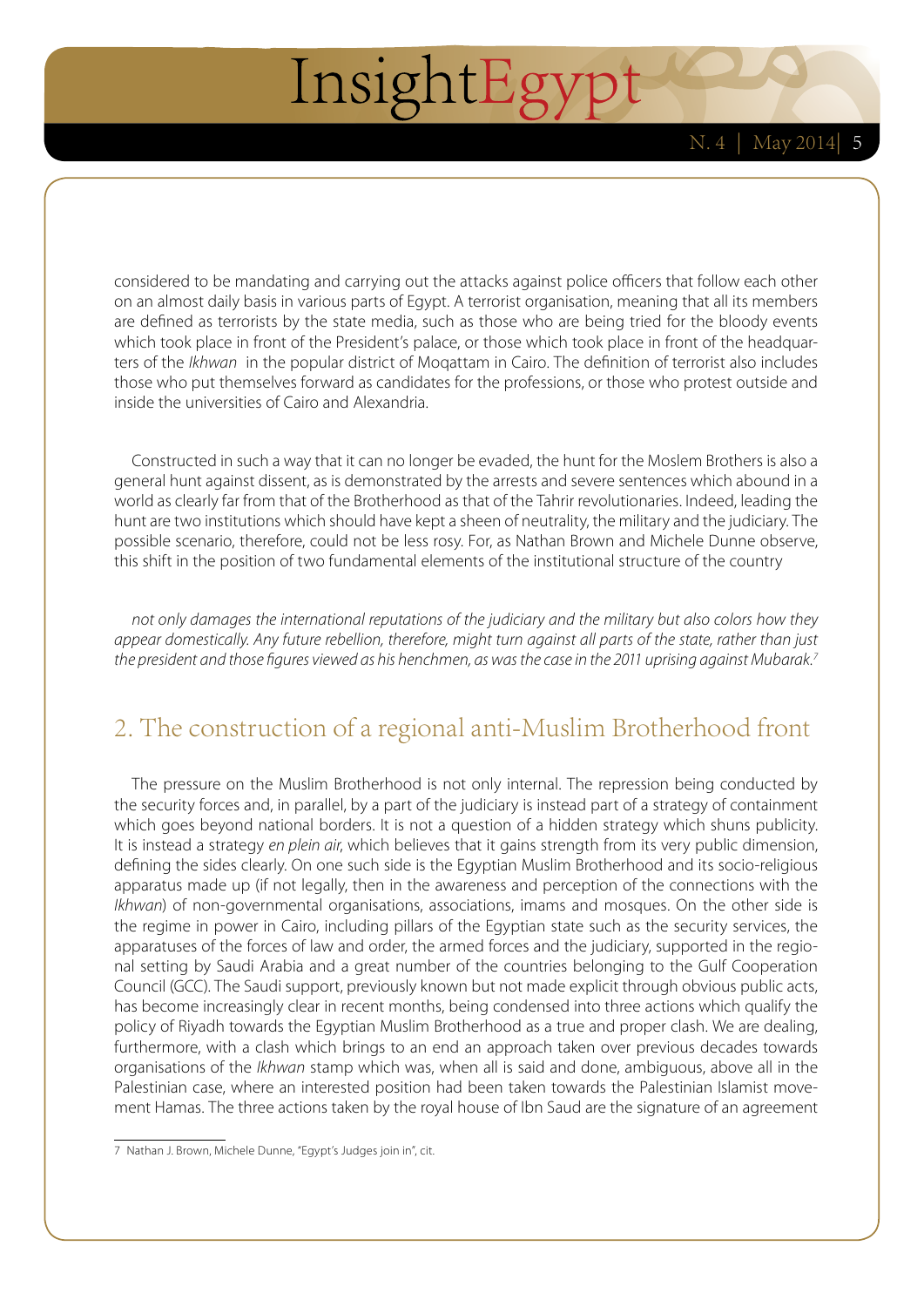between Saudi Arabia and Qatar at the beginning of 2014 limiting the support given by Doha to the Muslim Brotherhood (not only in Egypt, but also in Palestine and Syria), the subsequent withdrawal of the Saudi ambassador from Qatar after the equivalent move had been made with the ambassador from Egypt, and the addition of the Muslim Brotherhood to the blacklist of terrorist organisations. $8$ 

Together with actions formally of a political stamp are actions of an economic character, which have been of fundamental importance both because they have weakened the Muslim Brotherhood and because they have settled the strategy conducted by Saudi Arabia since the immediate aftermath of the outbreak of Arab uprisings in December 2010. After 3 July 2013, Saudi Arabia, the UAE and Kuwait decided to extend to Egypt a significant aid package, of a total value of more than 12 billion dollar, at the moment in which the Islamist President Morsi was deposed and a military-backed government was inserting itself. In addition to the first package, further aid was provided over subsequent months by Saudi Arabia and the Emirates of a total amount of 5.8 billion dollar, including petrol products. The total aid provided by the "conservative" GCC front is already equal to double the amount which Qatar had promised to Egypt when it was led by Morsi.

The strategy implemented by the Gulf countries, led by Saudi Arabia, clearly illustrates, furthermore, how the "Egyptian Muslim Brotherhood" issue is part of a complex regional conflict which is far from being resolved and whose final result is not yet clear: the Egyptian *Ikhwan al Muslimin* was indeed added at the beginning of March to the blacklist of terrorist organisations which also includes three other bodies, two Syrian (Isis and the Al Nusra front) and one Lebanese, namely Hezbollah. The varied composition of this list (which does not include, in substance, only organisations with historical links to Iran and the Assad regime) shows how the geopolitical role of Riyadh is more at issue than distancing movements labelled as terrorist from the Wahhabi interpretation of Islam. At issue, therefore, is hegemony over the region on the part of an alliance of states: this is true both of Saudi Arabia together with Egypt and a good part of the Gulf emirates, and of Qatar, which, with the deposal of Morsi, suffered a very heavy defeat, and which must now re-establish an alliance of countries in which the Muslim Brotherhood managed to get into government.

One should also set in this context the delicate and unpleasant incident of the on-going proceedings against four Al-Jazeera journalists, arrested in two different sets of circumstances and accused of false reporting and of belonging to a stated illegal movement, such as the Muslim Brothers. Peter Greste, Mohammed Fahmy and Baher Mohammed have been detained for more than 100 days, while a fourth journalist, Abdullah al-Shami, has been in preventive detention for more than six months, and on hunger strike since 23 January. All the journalists reject the accusations as false, and the most widely-held interpretation is that the two sets of proceedings against Al-Jazeera staff form part of an attack against the Qatari television channel, considered the *longa manus* of the political hegemony of Doha on the regional scene. The Al-Jazeera case is symbolic of what is going on as regards information in Egypt in the wake of the crackdown by the post-3 July regime not only on journalists and independent titles, but also on a free reading of events. The true and proper media campaign organised over recent months

8 Mai Shams El-Din, "Egypt's political deadlock extends to the Gulf", in *Mada Masr*, 14 March 2014,<http://www.madamasr.com/node/2372>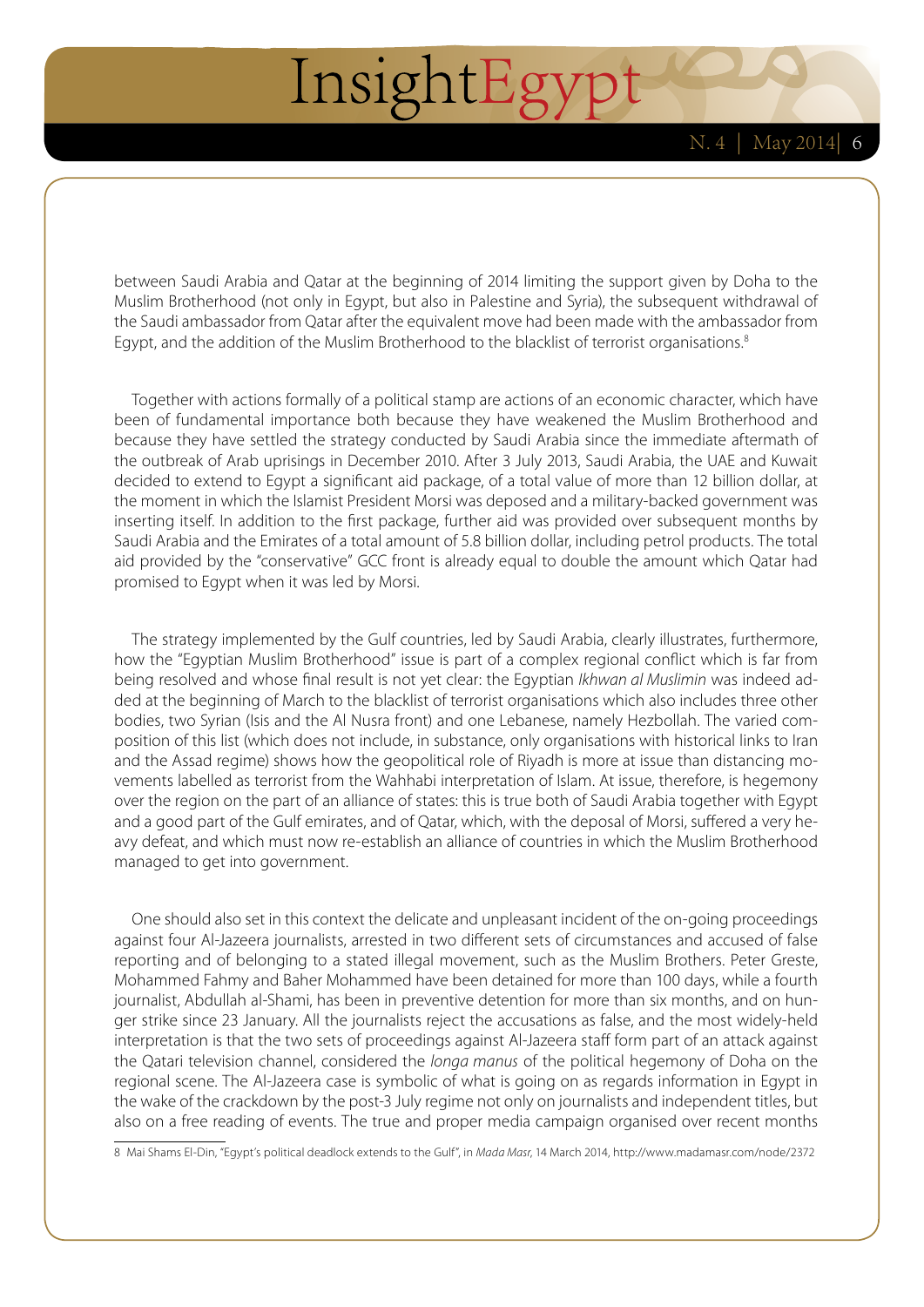against the Muslim Brothers, consistently defined as terrorists and censured, is an integral part of a communication strategy of which the Brothers remain the main target. For months, the *Ikhwan* have therefore been forced to resort once more to the means they employed before 25 January, above all the internet, social networks and websites managed to a great extent from abroad, despite having lost, during the period of Morsi's presidency, some of their previous credibility. The way in which the men around the presidency managed relations with journalists has indeed weakened the information which comes from official Islamist sources today.

#### 3. The Muslim Brotherhood decapitated: what next?

Its entire leadership in jail, awaiting trial and judgment, which in many cases are expected to be "exemplary", above all after the mass death sentences of Minya; thousands of militants, supposed as such, or even without any proven connection to the Muslim Brotherhood, in jail, accused of belonging to an outlawed movement, or of violence, or of incitement to violence; a ban on leaving the country for those representatives who have not yet been arrested; a block on the funds, bank accounts, and sources of financing of the Muslim Brotherhood; demotion of those imams suspected of being connected to the Brothers: at first sight, there is no future for the largest Islamist organisation of the contemporary Arab period. After the presidency and deposal of Morsi, defeat is clear.

Clear also is the loss of consensus, which is not a consequence of the repression which has been on-going since July 2013, but rather from the performance in government of the Muslim Brotherhood, which was marked by a disconnected management between the Morsi presidency and the preceding regime, whose structure had remained still unchanged. The controversial proposal for a constitution of November 2012, which responded to the strategy of the Supreme Council of the Armed Forces to waterproof the presidency and the legislative branch, itself proved to be a gesture which further isolated the Muslim Brothers. The loss of consensus was immediate, the result above all of the inability of Morsi and the Brotherhood to work together with the other political forces to design for Egypt a shared social and institutional future. Right from the beginning, Morsi's presidency was characterised by a *modus operandi* stained by the decades spent by the movement in a semi-clandestine existence. With the presidency obtained, the Brothers had acted immediately by *occupying power* for fear of losing it, not even attempting to build alliances or to cooperate. We should place in this context the attempts to upset the institutional balance, both by replacing the Attorney-General and changing the leadership of the armed forces, with the entry onto the scene of Abdel Fattah al-Sisi himself, appointed by Morsi to the post of General Mohammed Tantawi. It is not by chance, therefore, that it is precisely the judiciary and the armed forces which are today the two sectors in the front line of the repression of the Muslim Brotherhood.

In addition to the loss of consensus among a widened electoral base which is not necessarily made up of supporters of the Islamist movement, it is necessary to consider the Brotherhood's structural crisis,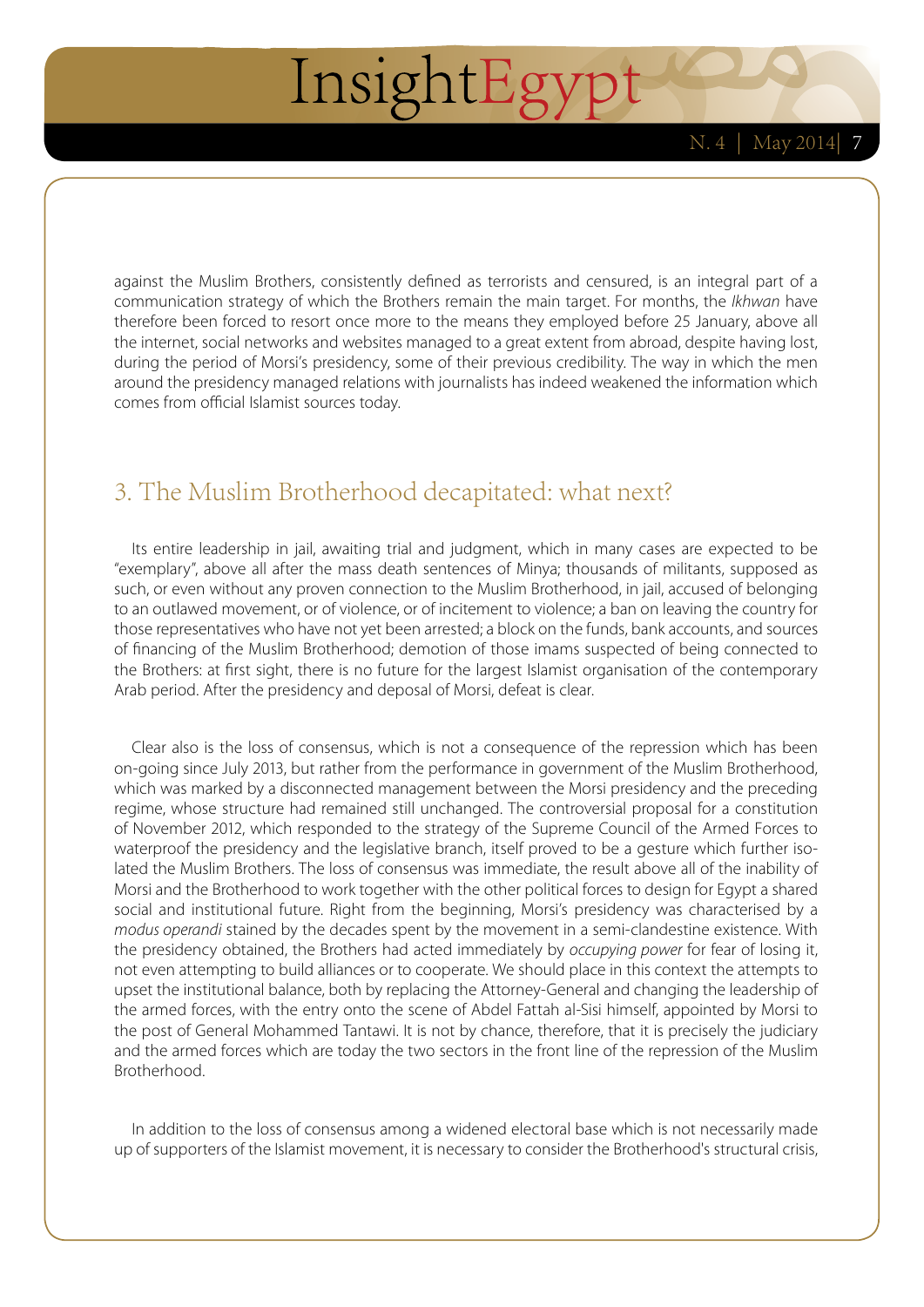which has been underway, the truth be told, for years. This crisis is due to internal pressure which is not only generational, but above all ideological/programmatical. The discussion of the programme of the Muslim Brotherhood, which has been underway for some time, since before the revolution of 25 January 2011, has been synonymous with, and symbolic of, the evolutionary crisis of the Egyptian *Ikhwan*, which has been blocked on several occasions both by the arrests of certain of its leaders during the last years of the Mubarak presidency, and by the outbreak of the insurrection of 2011 and the consequent stiffening of the positions taken by the conservative leadership of the *Ikhwan*. On the eve of the revolution, the Muslim Brotherhood was anything but a compact movement. It was, rather, going through a phase of internal discussion in which, for the first time, the new generations had emerged thanks to a public outpouring, though blogs and also defections and the adoption of extreme positions by certain representatives of the reforming wing, of a debate on ideology and programme. Indeed, the revolution of 25 January 2011 confirmed the internal splits, with on the one side the young Islamists, protagonists of the epic of Tahrir Square together with their lay contemporaries, and on the other the conservative leadership, protagonists, *vice versa*, of an attempt at compromise with the old regime in the first days of the revolution.

It was this stiff conservative leadership which managed the Muslim Brotherhood's rise to power, for the first time in its long history, which had been until then either clandestine or marked by a sometimes ambiguous relationship with the Egyptian regime. And it is this leadership which has now been decapitated. It is, however, the more varied base of the movement which is paying the highest price in terms of the violation of human and civil rights. It remains unclear what path will be taken by the composite sector which identifies neither with the Salafist programme, nor with the religious and conservative conformity which seems to have decided to support Sisi. This is political Islam in marked transition, having come partly out into the open in the clear and convinced support which it gave to the revolution of 25 January 2011, in which it was one of the elements which clearly opposed the conservative leadership of the Muslim Brotherhood. For this sector - the most interesting in Egypt - one can imagine a miserable future, like a car forced to stop because the road is no longer passable, and because, in a period of violent repression, all suspects are tarred with the same brush. It is therefore difficult, for the moment, to foresee a significant role for the reforming wing and for the young Islamists who were part of the varied scene of Tahrir. Indeed, after 25 January and the establishment of the of the Justice and Freedom party, it was the reformers and the young who were *de facto* purged within the Muslim Brotherhood. A purge which deprived the organisation of figures who, during the period of government, would have allowed it to have a more open attitude towards cooperation. Today, the Muslim Brothers, partly withdrawn once again into a semi-clandestine state in order to protect what is left of the movement, do not have figures of such significance as to take the baton from the leaders in jail. Not that such a lack of charismatic figures has ever carried great weight with Islamist movements, as is exemplified by the story of Hamas, an organisation decapitated over its decades of existence by the military operations and targeted homicides of Israel. It is, however, a fact that Islamist movements react to significant repressions, such as that in progress in Egypt, by returning to the opacity of clandestine or semi-clandestine structures in order to reconstitute the connective tissue. The question which we should ask is whether, in this case, the *Ikhwan* will have to trust themselves to the support of militants in exile, an occurrence rare in their history.